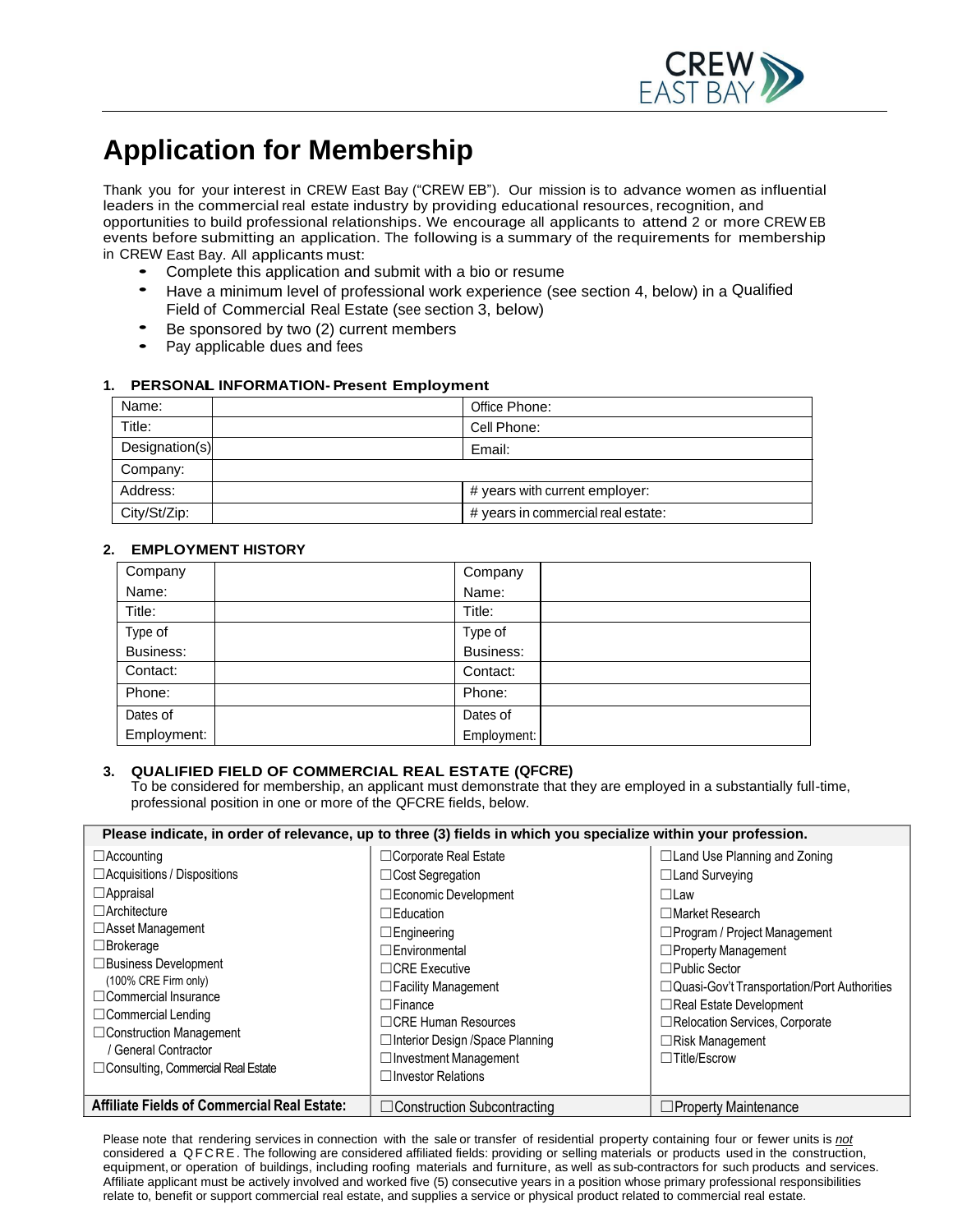## **4. PROFESSIONAL EXPERIENCE**

CREW EB has six (6) classes of members. The chart, below, summarizes the qualification for each membership category (more detail is provided in the chapter's Policy Handbook). Only General Members have the right to vote**. Based on your experience, please select one category by checking the left column.** The Membership Committee will review and confirm that you have selected the correct category.

| <b>Select</b> | <b>Membership</b> | Minimum years of consecutive experience                                                          |
|---------------|-------------------|--------------------------------------------------------------------------------------------------|
| one           | Category          |                                                                                                  |
|               | General           | Applicant is actively involved and has worked five (5) consecutive years in a QFCRE on a         |
|               | Member            | professional, substantially full-time basis.                                                     |
|               | *Associate        | Applicant is actively involved and is currently employed in a QFCRE on a professional,           |
|               | Member            | substantially full-time basis.                                                                   |
|               | Civic             | Applicant currently works in a public agency or local or other government position related to    |
|               | Member            | commercial real estate on a professional, substantially full-time basis.                         |
|               | *Affiliate        | Applicant is actively involved and has worked five (5) consecutive years in a position whose     |
|               | Member            | primary professional responsibilities relate to, benefit or support commercial real estate, and  |
|               |                   | supplies a service or physical product related to commercial real estate                         |
|               | Student           | Applicant is currently enrolled full-time in an undergraduate or graduate level program intended |
|               | Member            | to lead to a career in commercial real estate                                                    |
|               | Member in         | Applicant formerly met (or could have met) the qualifications of General Membership but is       |
|               | Transition        | not currently working full-time in the industry and wants to remain involved in the chapter      |
|               |                   | and connected to members.                                                                        |

\* Associate and Affiliate members combined are limited to 25% of membership. If there are no current openings in these categories, your name will be placed on a waiting list.

#### **5. CURRENT CREW SPONSORS**

List two (2) current CREW East Bay members who will sponsor you. Please discuss your request for their sponsorship before sending in application:

1.) \_\_\_\_\_\_\_\_\_\_\_\_\_\_\_\_\_\_\_\_\_\_\_\_\_\_\_\_\_\_\_\_\_\_\_\_\_\_\_\_\_\_\_\_\_\_\_\_\_ 2.)

### **6 . CREW EB INVOLVEMENT**

CREW EB's organization and management is made up of a Board of Directors and several committees. New members are strongly encouraged to participate on committees and to undertake leadership positions. *Please number your interest in the following committees in order of preference:*

| Mar<br>.<br>uno                 | .<br><b>Ner</b><br>noer<br>'SNIL        | $\sim$ .<br>eader<br>Risind |
|---------------------------------|-----------------------------------------|-----------------------------|
| میں<br>nrams<br>allia<br>$\sim$ | anneoreh <sup></sup><br>ırsnır<br>ונומו |                             |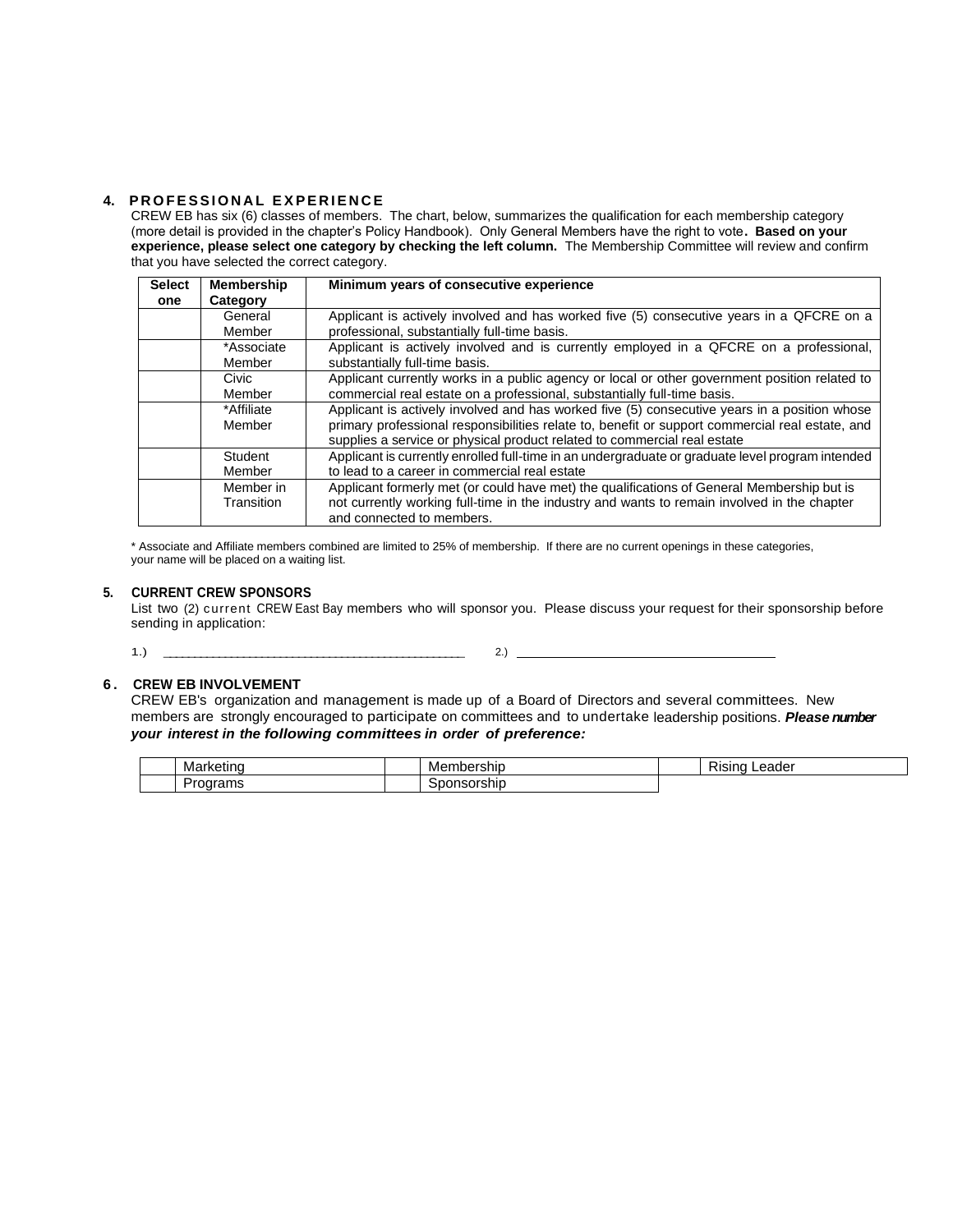## **INFORMATION REGARDING ANNUAL DUES & APPLICATION FEE**

**All memberships are for the calendar year and expire on December 31 each year. Membership dues are nonrefundable and non-transferrable within a company or otherwise. The \$25 application fee is non-refundable and is not applicable to the membership dues. Membership fees for 2022 are as follows:**

| <b>General and Associate Member</b>           |                 | <b>Mid Year</b><br>(after July 1st) |
|-----------------------------------------------|-----------------|-------------------------------------|
|                                               |                 |                                     |
| <b>CREW East Bay dues through 12/31/22</b>    | \$165           | \$100                               |
| <b>CREW Network dues through 12/31/22</b>     | \$210           | \$120                               |
| <b>CREW East Bay one-time application fee</b> | \$25            | \$25                                |
| <b>Total</b>                                  | \$400           | \$245                               |
|                                               |                 |                                     |
| <b>Affiliate Member</b>                       |                 |                                     |
| <b>CREW East Bay dues through 12/31/22</b>    | \$265           | \$200                               |
| <b>CREW Network dues through 12/31/22</b>     | \$210           | \$120                               |
| <b>CREW East Bay one-time application fee</b> | \$25            | \$25                                |
| <b>Total</b>                                  | \$500           | \$345                               |
|                                               |                 |                                     |
| <b>Member in Transition or Retired</b>        |                 |                                     |
| <b>CREW East Bay dues through 12/31/22</b>    | \$118           | \$50                                |
| <b>CREW Network dues through 12/31/22</b>     | \$152           | \$105                               |
| <b>CREW East Bay one-time application fee</b> | \$25            | \$25                                |
| Total                                         | \$295           | \$180                               |
|                                               |                 |                                     |
| <b>Civic Member</b>                           |                 |                                     |
| CREW East Bay dues through 12/31/22           | \$108           | \$50                                |
| <b>CREW Network dues through 12/31/22</b>     | \$162           | \$105                               |
| <b>CREW East Bay one-time application fee</b> | \$25            | \$25                                |
| Total                                         | \$295           | \$180                               |
|                                               |                 |                                     |
| <b>Student- Graduate Member</b>               |                 |                                     |
| <b>CREW East Bay dues through 12/31/22</b>    | \$0             | $\overline{50}$                     |
| <b>CREW Network dues through 12/31/22</b>     | \$210           | \$120                               |
| <b>CREW East Bay one-time application fee</b> | \$25            | \$25                                |
| <b>Total</b>                                  | \$235           | \$145                               |
|                                               |                 |                                     |
| <b>Student- Undergraduate Member</b>          |                 |                                     |
| <b>CREW East Bay dues through 12/31/22</b>    | $\overline{50}$ | $\overline{50}$                     |
| <b>CREW Network dues through 12/31/22</b>     | \$105           | \$105                               |
| <b>CREW East Bay one-time application fee</b> | \$25            | \$25                                |
| <b>Total</b>                                  | \$130           | \$130                               |
|                                               |                 |                                     |
|                                               |                 |                                     |